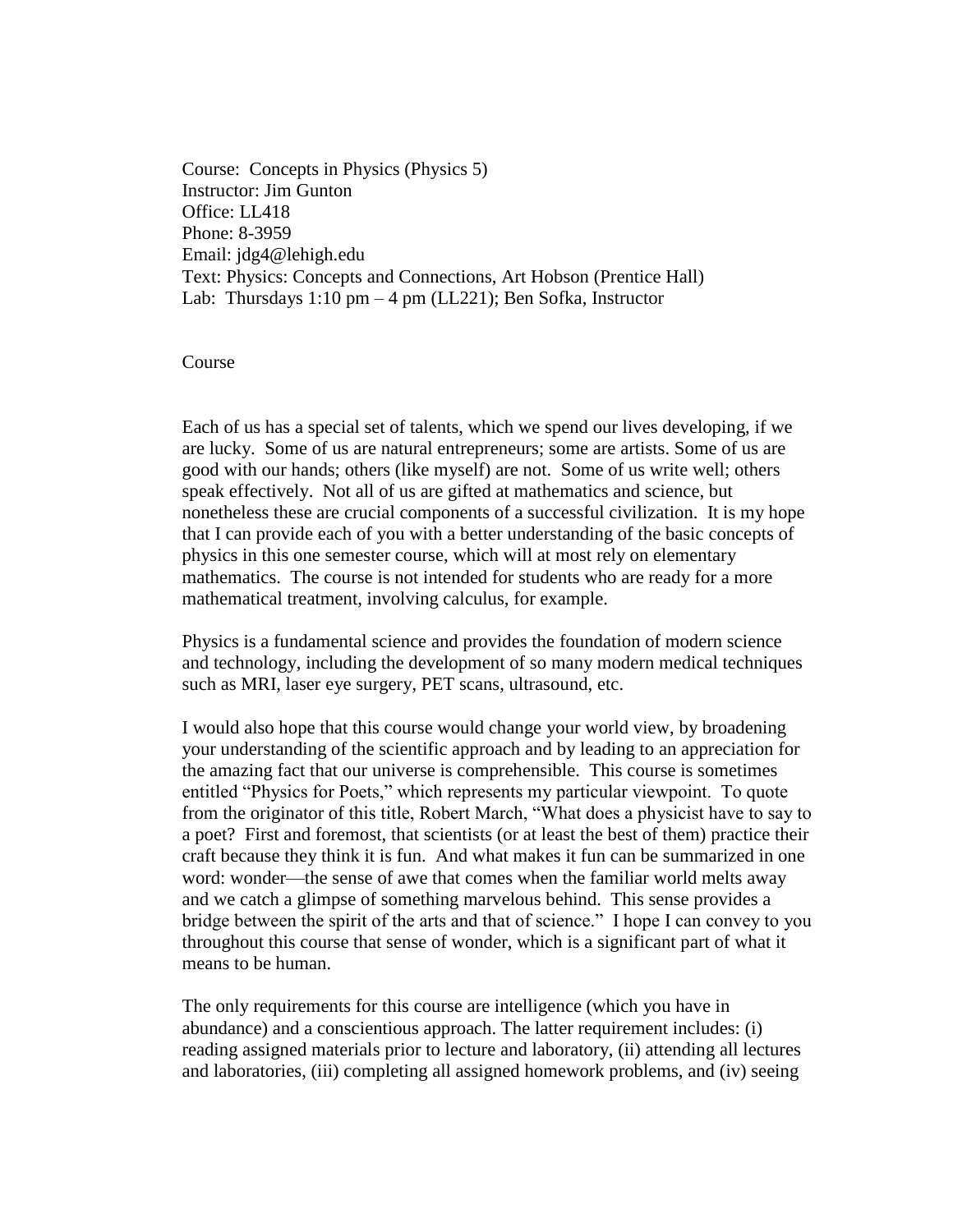the instructor if you are having trouble. When due, written homework assignments should be turned in to me, prior to the start of the lecture.

Laboratory: There is a laboratory section of this course that meets once a week. There will be approximately 11 different labs in the semester. The first lab is this week

and meets in LL 221 on Thursday, from  $1:10-4$  pm. . YOU MUST BUY A LAB BOOK TO WRITE EACH LAB REPORT IN. PLEASE BUY THIS AT THE BOOKSTORE BEFORE COMING TO LAB THURSDAY.

Grading:

Your numerical grade will be determined as follows:

| Two One Hour Exams       | 200 |
|--------------------------|-----|
| Homework                 | 100 |
| Laboratory               | 150 |
| <b>Final Examination</b> | 200 |
| <b>TOTAL</b>             | 650 |

I view homework as an initial step in the learning process and will grade it primarily on the basis of the effort that you put in. **Course participation is important and I take this into consideration when you are on a borderline between two grades.**

**Accommodations for Students with Disabilities:** If you have a disability for which you are or may be requesting accommodations, please contact both your instructor and the Office of Academic Support Services, University Center C212 (610-758-4152) as early as possible in the semester. You must have documentation from the Academic Support Services office before accommodations can be granted.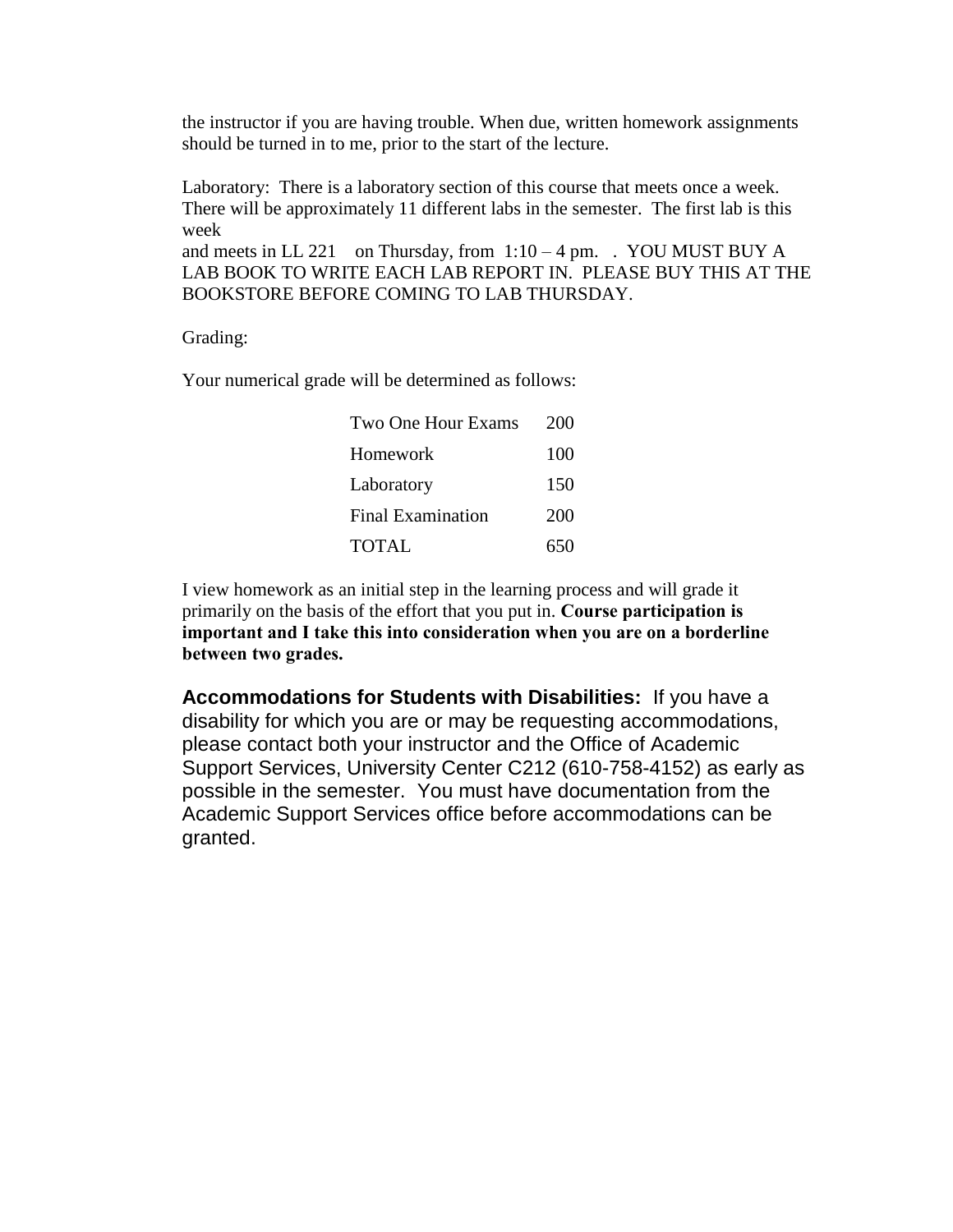## Course Syllabus

Here is a **tentative list** of the reading assignments for the course. I will let you know if we need to make any adjustments as we go along. Written homework will be assigned as the semester progresses.

| Date          | <b>Topic</b>                                | Read       |
|---------------|---------------------------------------------|------------|
| Jan 16        | Models of the Cosmos                        |            |
| Jan 18        | Copernicus, Kepler                          | Chap 1     |
| <b>Jan 20</b> | Galileo to Galaxies (and seasons)           |            |
| Jan 23        | First Law of Inertia                        | Chap 3     |
| <b>Jan 25</b> | Motion in One Dimension                     |            |
| Jan 27        | Newton's Second Law: F=ma                   | Chap 4     |
| Jan 30        | Newton's Third Law                          |            |
| Feb 1         | Conservation of momentum                    |            |
| Feb 3         | <b>Conservation of Energy</b>               | Chap 5     |
| Feb. 6        | <b>Rotational Motion</b>                    |            |
| Feb. 8        | <b>Gravitational force</b>                  |            |
| Feb 10        | Birth and death of stars                    | Chap 6     |
| Feb 13        | Heat                                        |            |
| Feb 15        | Second law of thermodynamics                |            |
| Feb 17        | Review for Exam 1                           |            |
| Feb 20        | <b>First Exam</b>                           | Chap 7     |
| Feb 22        | <b>Electrostatics and Electric Currents</b> |            |
| Feb 24        | Magnetism                                   |            |
| Feb 27        | Electromagnetic Induction                   |            |
| Feb 29        | Waves                                       |            |
| Mar 2         | No Class-Ill                                | Chap $8,9$ |
| Mar 5-9       | <b>SPRING BREAK</b>                         |            |
| Mar 12        | Waves and Properties of Light I             |            |